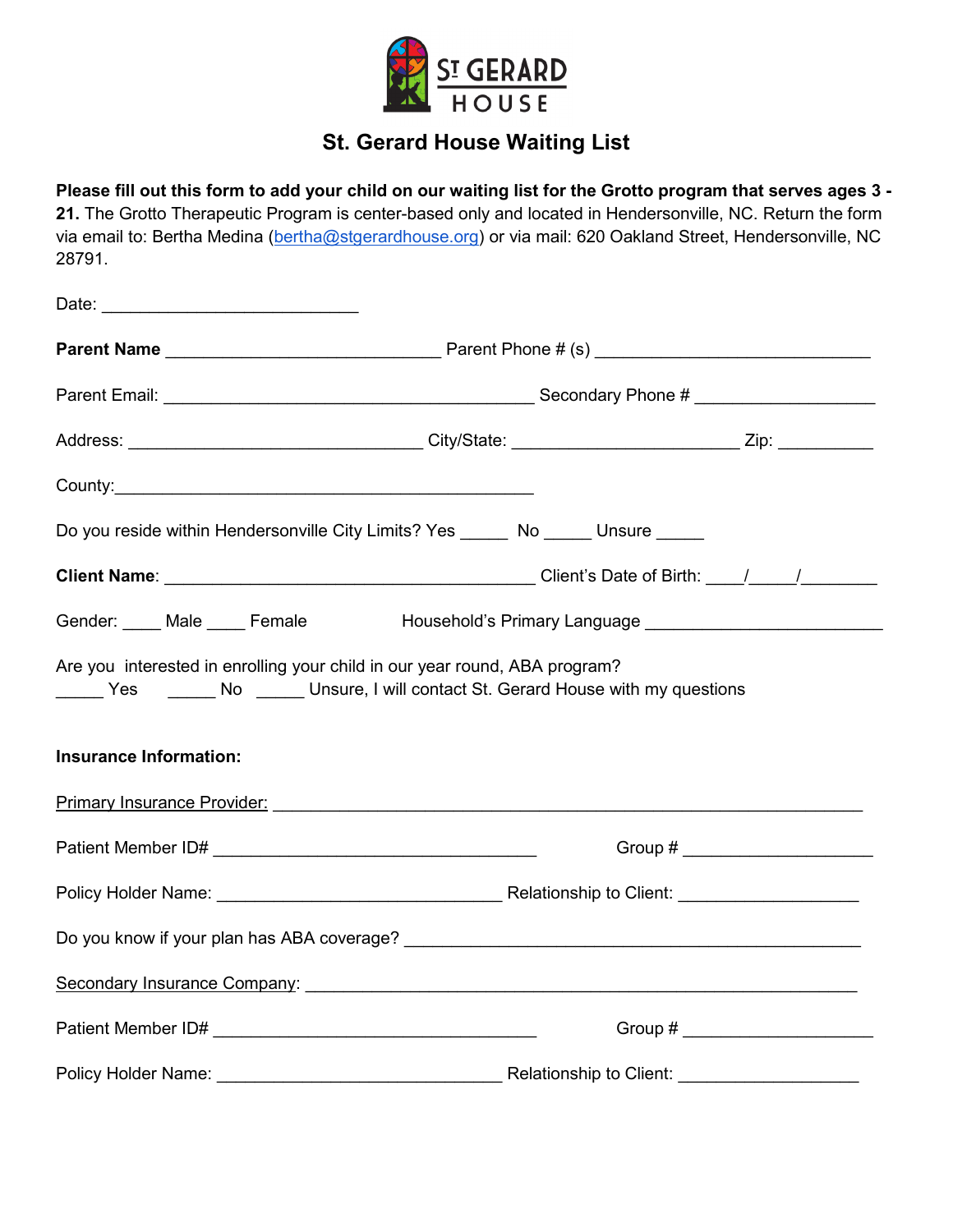|                                                            | What is your child's primary diagnosis? Please provide other diagnostic level details if they apply. Provide as<br>much detail as possible. If your child does not have a formal diagnosis please indicate that here. |
|------------------------------------------------------------|-----------------------------------------------------------------------------------------------------------------------------------------------------------------------------------------------------------------------|
|                                                            | ,我们也不能在这里的时候,我们也不能在这里的时候,我们也不能不能不能不能不能不能不能不能不能不能不能。""我们的人们也不能不能不能不能不能不能不能不能不能不能不能                                                                                                                                     |
|                                                            | How does your child communicate? (verbal, partially verbal, non verbal, sign language, etc) _____________                                                                                                             |
|                                                            |                                                                                                                                                                                                                       |
|                                                            | Are they receiving other therapies or medical interventions? Please state what services they are receiving.<br>,我们也不会有什么。""我们的人,我们也不会有什么?""我们的人,我们也不会有什么?""我们的人,我们也不会有什么?""我们的人,我们也不会有什么?""我们的人                       |
|                                                            |                                                                                                                                                                                                                       |
|                                                            |                                                                                                                                                                                                                       |
|                                                            | What is the date of your child's most recent Psychological evaluation or diagnostic report?                                                                                                                           |
| In your opinion, where does your child need the most help? |                                                                                                                                                                                                                       |
|                                                            |                                                                                                                                                                                                                       |
| Anything else you want us to know about your child?        |                                                                                                                                                                                                                       |
|                                                            |                                                                                                                                                                                                                       |